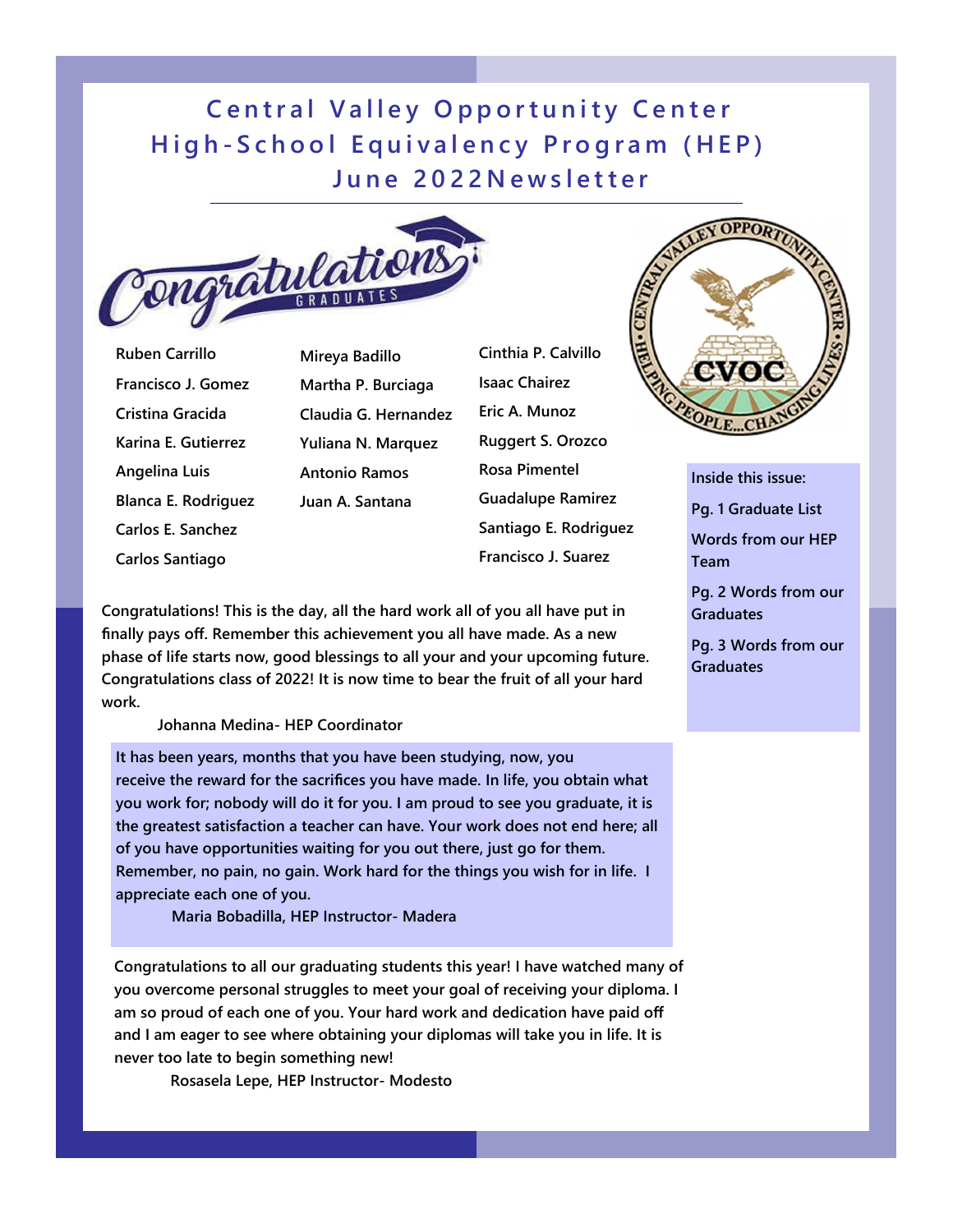**I am happy to have graduated and earned my GED. Thanks to CVOC for their patience. My next step is to take college classes and continue with my studies. The GED is only the beginning for me to continue studying and have a professional career. Guadalupe Ramírez, Graduate of HEP- Modesto** 



**Since I have obtained my certificate, I hope soon to be able to learn English and continue with computer training. Getting my HISET certificate was a special achievement. At my age, I did not expect to achieve something like this, but it was to my benefit.** 

**Yuliana N. Marquez, Graduate of HEP -Winton** 

**"Education is without a doubt, a lifetime gift." Congratulations to the graduates, you put a lot of effort and dedication to reach your goal. It is never too late to learn new things, good luck in the next chapter of your life!** 

 **Cynthia Onofre, HEP Case Manager- Modesto** 

**My name is Angelina Luis; I am a CVOC student. I am extremely excited to have met my goal of passing my tests to obtain my GED. I am happy because I have proved to myself that it could be done. At the beginning, when I started attending school, I thought I was not going to accomplish this because it seemed difficult but with dedication and effort; most of all, having the desire to do it, I have achieved this.** 

**My next goal is to learn how to use a computer; furthermore, learn English. I am thankful to the HEP program for its support. It is a great opportunity that has helped many people like me reach our goal and make our dreams come true to be successful. Thank you, Central Valley Opportunity Center.** 

 **Angelina Luis, Graduate of HEP- Madera** 

Go confidently in the direction of your dreams, live the life you imagined. - Henry David Thoreau

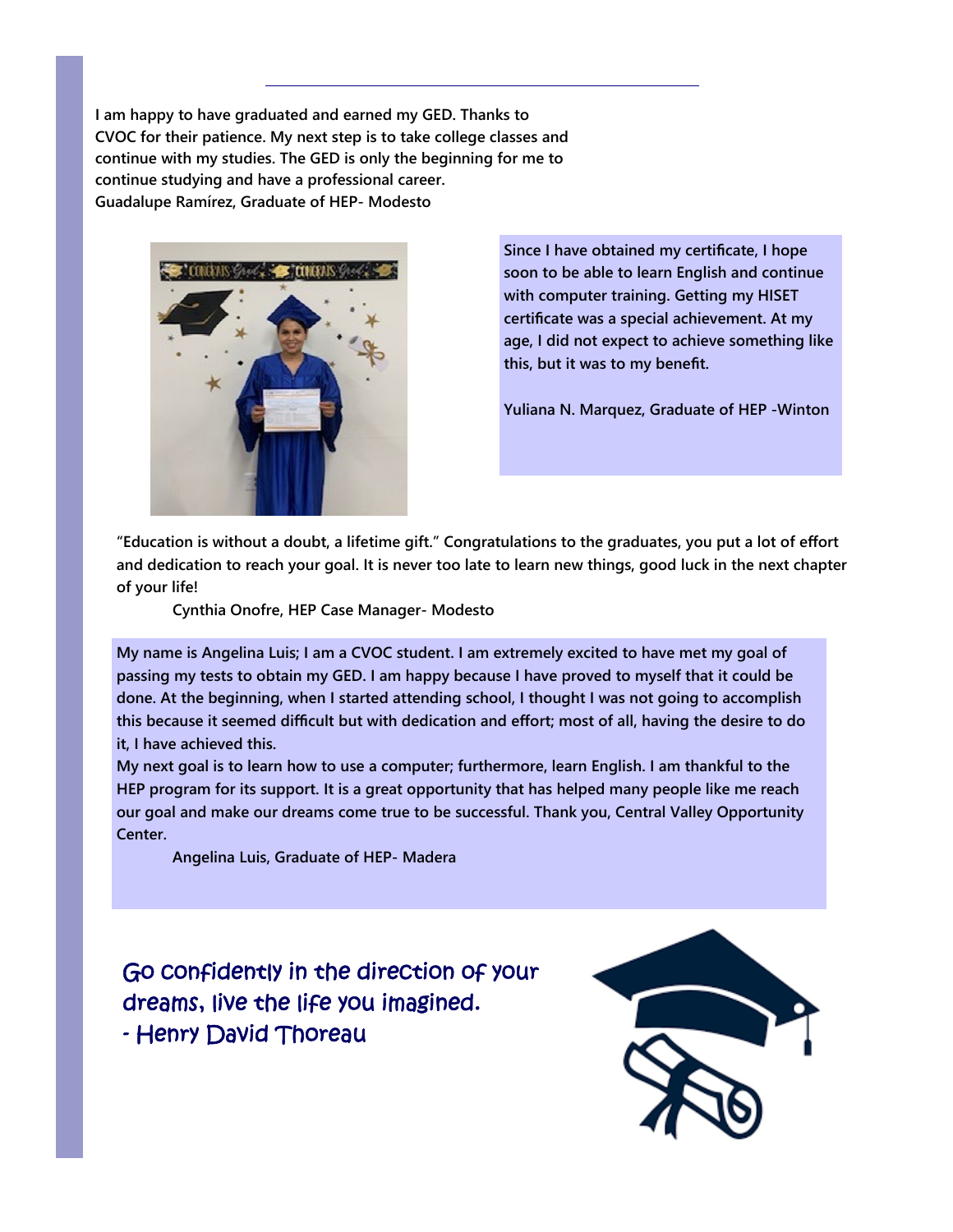**My name is Blanca Rodriguez. I am a graduate from the HEP Program at CVOC. I am grateful for all the support I have received from Ms. Maria Bobadilla and Maricela Aguiniga, without their help; I would not have been able to reach my goal, which is important to me. My next goal is to learn English. I am aware it will not be easy but with effort and dedication; I trust in the Lord that I will be able to achieve this. On the other hand, it is never too late to continue with our studies and get an education, that way we become role models for our children. If I were able to achieve this, they could do as well.** 

**I want to share with you that I am a Farmworker, and that motivates me to get prepared; thus, in the future I can attain a better job. The best advice I can give you is that never say to yourselves, "I can't" because you can be surprised of what you can achieve with dedication and effort.** 

 **Blanca Rodríguez, Graduate of HEP- Madera** 

**I am Cristina Gracida, I put all my effort to be able to attain my HISET Certificate. I want to be a role model to my children. With my certificate, I will be able to get a better job. Moreover, I want to continue taking English classes and start a technical training. By doing this, I would be able to provide a better future for my family. I thank Ms. Bobadilla for helping me pass my exams as well as thanks to the HEP Program and CVOC.** 

**Cristina Gracida, Graduate of HEP- Madera** 





**HEP Graduate Santiago E. Rodriguez of Modesto** 

**CVOC is happy to announce we have received federal funds from the Department of Education to provide migrant and seasonal farmworkers with a unique and exciting opportunity to obtain a GED certificate. The High School Equivalency Program (HEP) is a 16-week GED program offered in English and Spanish. The participants will receive individualized instruction within a structured GED curriculum as well as career, academic, life skills and personal counseling. The program will also assist participants with their individualized educational/employment goals such as entering a postsecondary education, military, or placed in a career development program. All materials and books needed for the program will be provided absolutely FREE. Presently, the program is offered at three sites, Winton, Modesto, and Madera. If interested, you may call or visit the Merced Training Center/Winton at 6838 Bridget Court, PH: (209) 357-0062 Ext.104, the Stanislaus Training Center/Modesto at 1801 H St. Suite A-4. PH: (209) 577-3210 or Madera Training Center, 605 S Gateway Ave, Madera, CA PH: (559) 662-0100. Do not think about it, just do it.**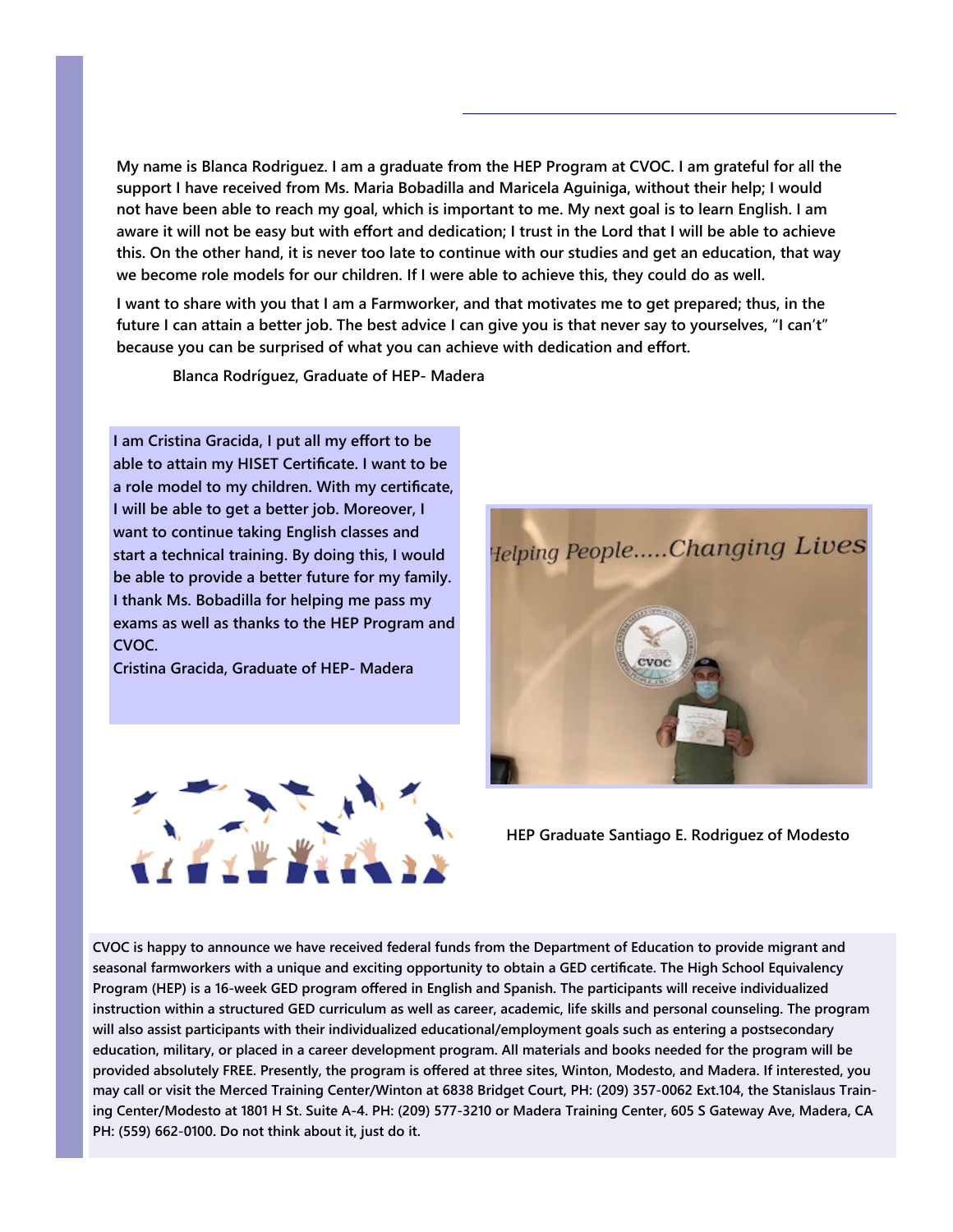**Centro de Oportunidades del Valle Central Programa Equivalente a la Preparatoria (HEP) Boletín de Junio 2022** 

## **IFELICIDADES GRADUADOS!**

**Ruben Carrillo Francisco J. Gomez Cristina Gracida Karina E. Gutierrez Angelina Luis Blanca E. Rodriguez Carlos E. Sanchez Carlos Santiago** 

**Mireya Badillo Martha P. Burciaga Claudia G. Hernandez Eric A. Munoz Yuliana N. Marquez Antonio Ramos Juan A. Santana** 

**Cinthia P. Calvillo Isaac Chairez Ruggert S. Orozco Rosa Pimentel Guadalupe Ramirez Santiago E. Rodriguez Francisco J. Suarez** 



**En esta edición: Pg. 1 Lista de Graduados Palabras de nuestro equipo HEP Pg. 2 Palabras de nuestros graduados Pg. 3 Palabras de Nuestros graduados** 

 $j$ ii<sup>Felicitaciones!!! Este es el día en que todo el esfuerzo que todos ustedes han</sup> **realizado finalmente da sus frutos. Recuerden este logro que todos ustedes han conseguido. Una nueva fase de la vida comienza ahora y bendiciones para sus futuros. ¡Felicidades clase de 2022! Ahora es el momento de cosechar el fruto de todo su arduo trabajo.** 

 **Johanna Medina- Coordinadora del Programa HEP** 

**Han sido años o meses intensos de estudio, ahora reciben el premio de sus sacrificios. En la vida recibes las cosas por las que trabajas, nadie lo hará por ti. Me enorgullece verlos graduarse, es la satisfacción más grande que un maestro puede tener. Su trabajo no ha acabado aquí, todos ustedes tienen oportunidades allá afuera, solo vayan por ellas. Recuerden, sin espinas, no hay rosas. Trabajen duro por lo que anhelan en la vida. Los aprecia su maestra,** 

 **Maria Bobadilla, Maestra de HEP- Madera** 

**¡Felicitaciones a todos nuestros estudiantes que se gradúan este año! He visto a muchos de ustedes superar luchas personales para alcanzar su meta de recibir su diploma. Estoy muy orgullosa de cada uno de ustedes. Su arduo trabajo y dedicación han valido la pena y estoy ansiosa por ver a dónde lo llevará en la vida obtener sus diplomas. ¡Nunca es demasiado tarde para comenzar algo nuevo!** 

 **Rosasela Lepe, Maestra de HEP- Modesto**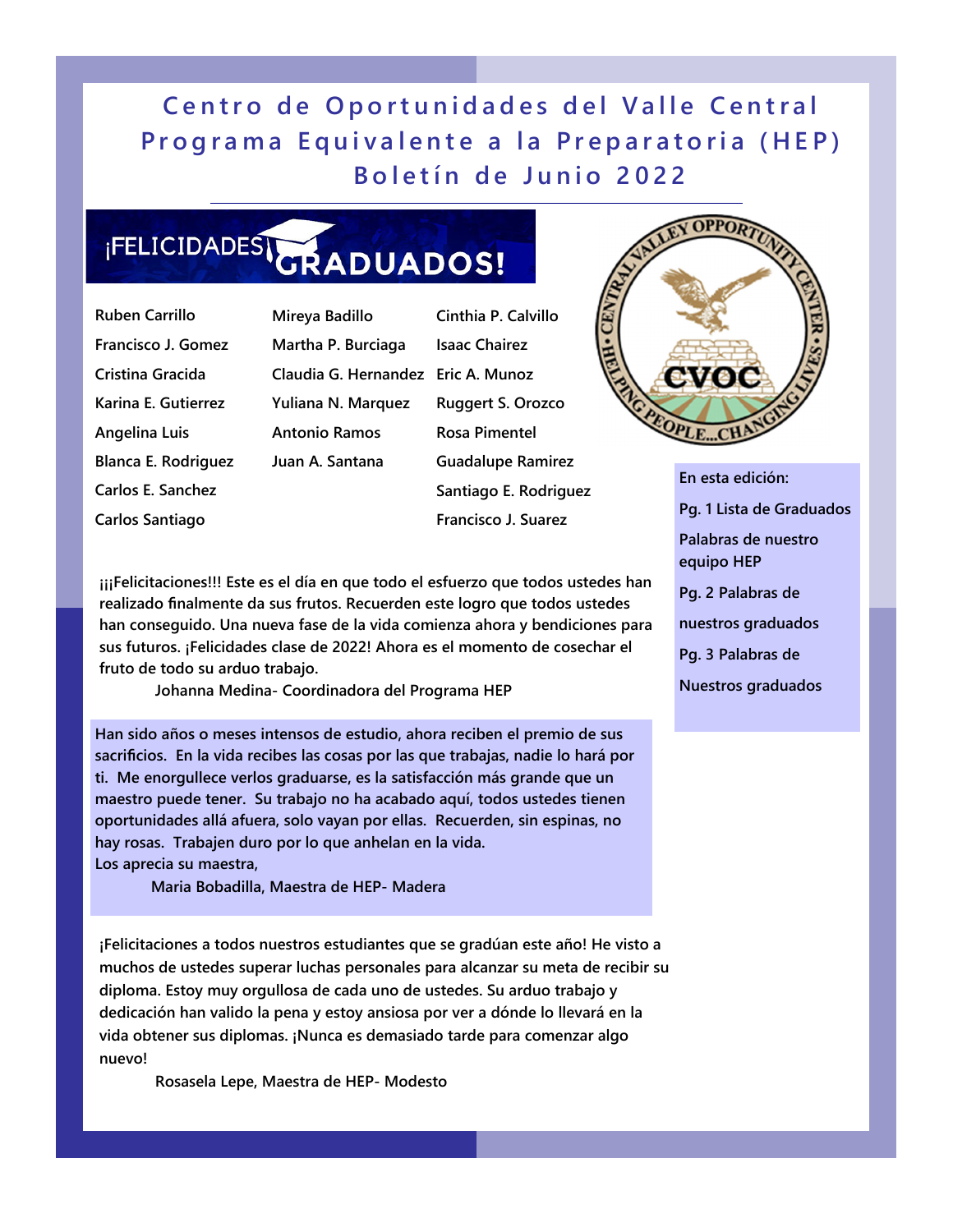**Estoy feliz de haberme graduado y sacar mi diploma de GED. Gracias a CVOC por su paciencia. Mi siguiente paso es tomar clases de colegio y seguir adelante con mis estudios. El GED es el principio para mí, voy a seguir estudiando y sacar una carrera profesional.** 

**Guadalupe Ramírez, Graduada de HEP- Modesto** 



**Ya que he sacado mi certificado espero pronto poder aprender inglés y seguir con un entrenamiento de computación. Sacar mi certificado de HISET fue un logro especial. Ya a mi edad no esperaba que yo fuera a hacer algo así, pero fue lo mejor para mi beneficio.** 

**Yuliana N. Marquez, Graduada de HEP- Winton** 

**"La educación es sin duda un regalo para toda la vida." ¡Mucho éxito para los graduados que con mucho esfuerzo y dedicación lograron una meta más en sus vidas! Nunca es tarde para seguir aprendiendo cosas nuevas. ¡Mucha suerte!** 

 **Cynthia Onofre, Administradora de casos de HEP- Modesto** 

**Mi nombre es Angelina Luis, soy una estudiante de CVOC. Estoy muy contenta porque he cumplido una de mis metas, acabo de pasar mis exámenes para obtener mi GED. Estoy feliz porque lo logré y me he demostrado a mí misma que si se puede. Al principio, cuando empecé a asistir a la escuela, pensé que no lo iba a lograr porque parecía que era muy difícil, pero con dedicación y un poco de esfuerzo, sobre todo tener ganas de hacerlo, lo he logrado.** 

**Mi siguiente meta es aprender a manejar la computadora, también aprender inglés. Agradezco al programa HEP por la ayuda. Es una gran oportunidad que ha ayudado a muchas personas al igual que a mí, a cumplir metas y cumplir sueños para salir adelante. Gracias Centro de Oportunidades del Valle Central.** 

**Angelina Luis, Graduada de HEP- Madera** 

Ve con confianza en la dirección de tus sueños, vive la vida que imaginaste. - Henry David Thoreau